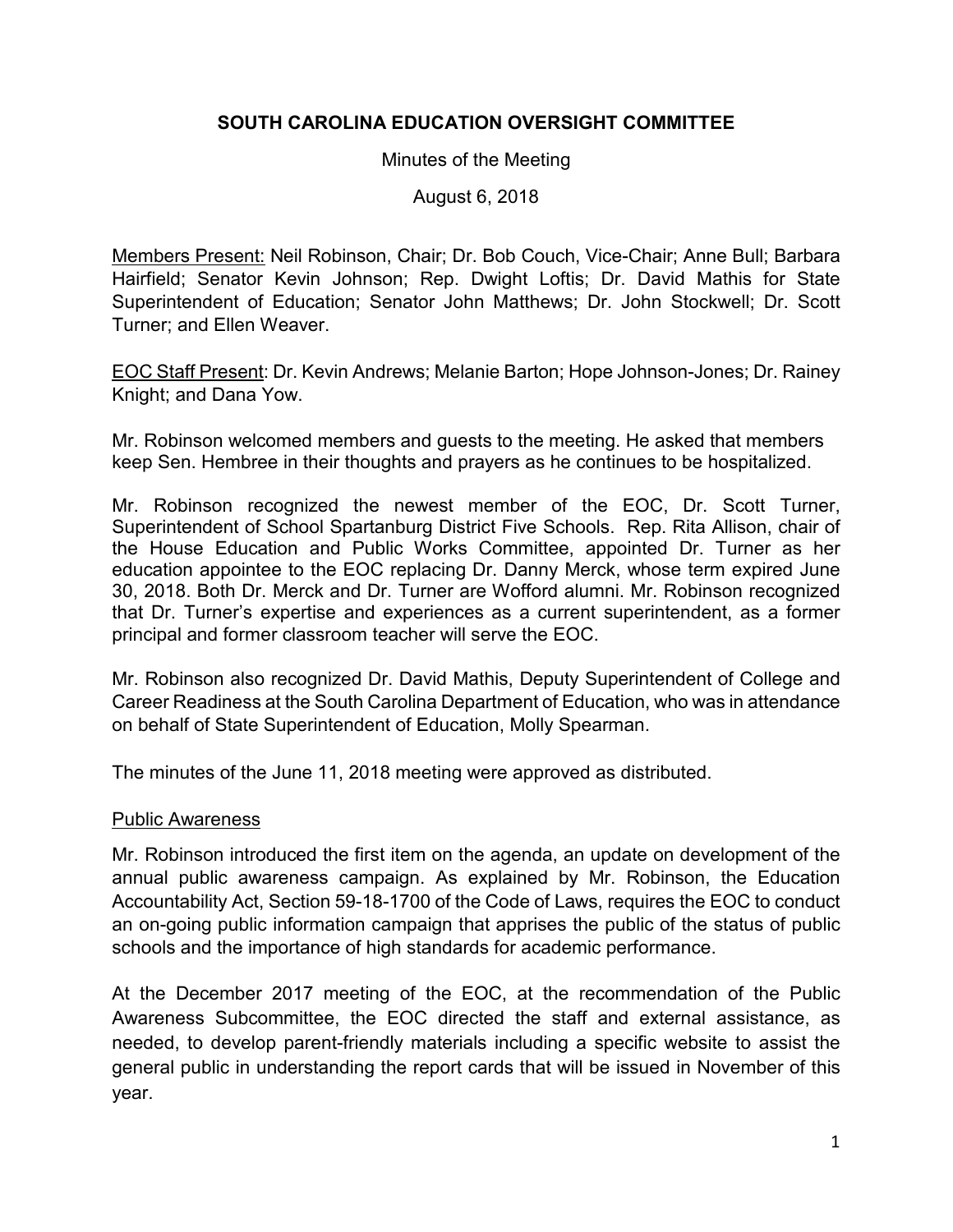The EOC staff attended two national meetings on the issue of how to communicate to the public the intricacies of the report card system. Based upon the advice of other states and experts, it was determined that not only did the public awareness campaign need to include information on the report cards, but it also needed to inform South Carolinians about why education matters and why improving the outcomes for students matters to our students, our state's economy and our communities.

The committee then previewed the website, [www.expectmoresc.com,](http://www.expectmoresc.com/) which will be released to the public in November. As explained by Dana Yow of the EOC staff, the name of the website reinforces the EOC's statutory responsibility: to help the general public understand the status of public schools and why education matters to students and communities. Ms. Yow introduced the staff of Period 3 who developed the website: Gene Crawford, Founder, President and Director of Operations; Greg Hilton, who is in charge of Business Development and Strategy; and Laruen Mancke, the designer and illustrator of the site. Mr. Hilton and Mr. Crawford demonstrated the various pages of the website, that taken together, tell a story of why South Carolinians should support schools and why public education is important to the future of children and the economic future of our state.

Dr. Couch asked if there was a link to the *Profile of the South Carolina Graduate*. Mr. Robinson commented on the ease by which to navigate the site. Ms. Weaver suggested that a video of two to three minutes be included on the first page of the website to help users understand the report card content. Dr. Turner noted that parents often have too much assessment data and have difficulty in understanding the data. Under development are tools to assist parents and civic leaders in supporting schools.

## eLearning Applications

The committee then took up the one action item, consideration and approval of four district applications to the eLearning pilot program. Mr. Robinson called upon Mrs. Barton to describe the process and the applicants. The General Assembly and Governor directed by Proviso 1A.86. in the Fiscal Year 2018-19 General Appropriation Act that the EOC be responsible for implementing a pilot program to use online or virtual instruction for school make-up days. The proviso further requires the EOC to provide guidelines to selected schools for the pilot no later than August 1, 2018. Mrs. Barton noted that in June the EOC approved guidelines for the eLearning pilot program and approved one school district for participation in the pilot program, Anderson School District 5.

On June 11, the EOC received an application from the Pickens County School District to participate in the pilot. On July 9, the EOC staff mailed and emailed to all school districts the eLearning Pilot Program Guidelines and Application form. While the proviso allowed the EOC to be selective in which districts participate, the process was opened to all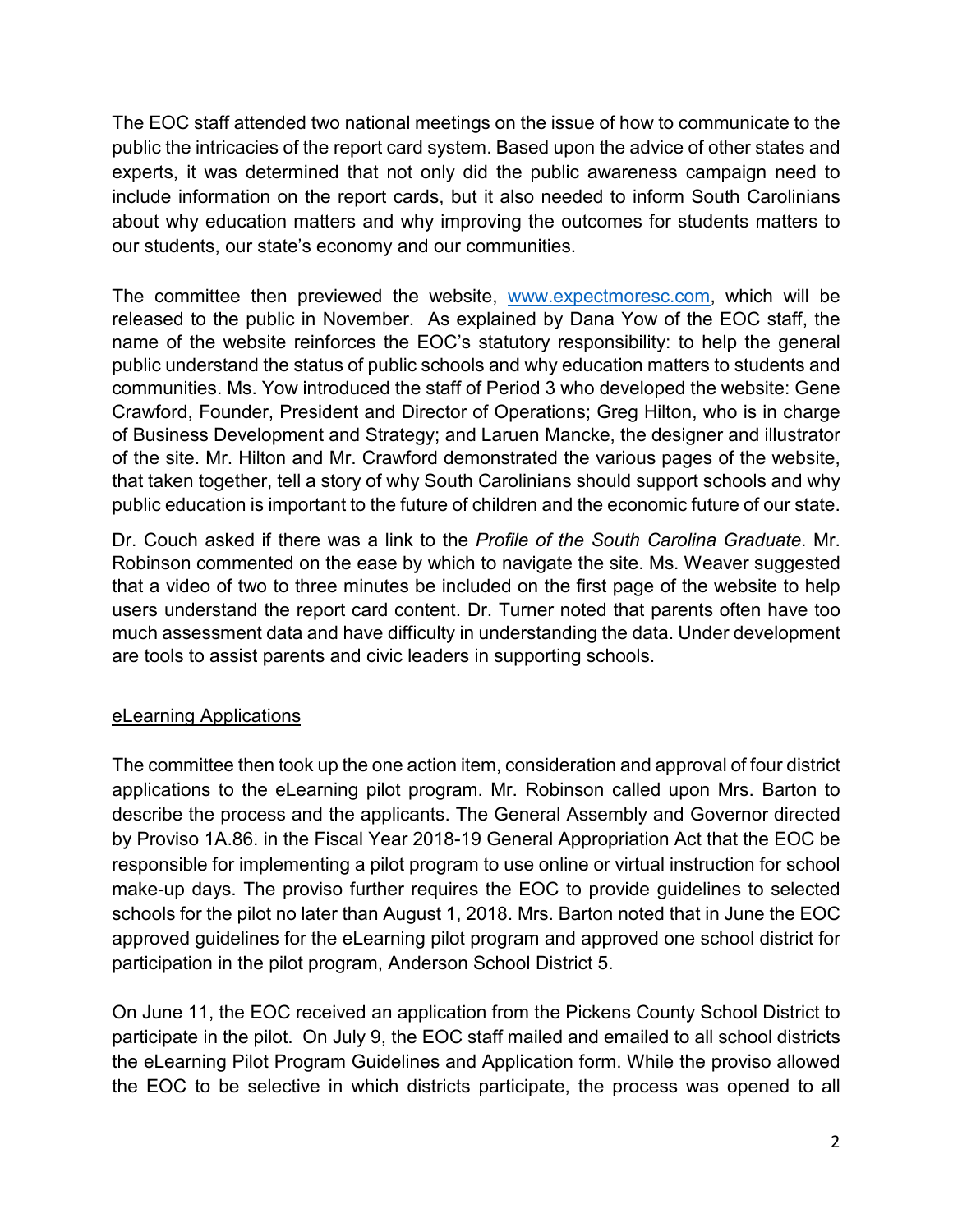districts. On July 19, the EOC received an application from Anderson 4, which was withdrawn on July 31. On July 24 the EOC received an application from Spartanburg School District 1 and on July 25, an application from the Kershaw County School District. The fourth application from Spartanburg 7, was received on July 31. Mrs. Barton noted that the EOC received inquiries from four school districts, and an application on August 2 from the Berkeley County School District.

Mrs. Barton highlighted the following from the applications:

- 1. The Pickens County School District clearly defined the expectations of teachers. In addition, Pickens proposed using a "test" of the eLearning activity prior to the actual eLearning day to ensure that students and parents have access to materials and assignments.
- 2. The Kershaw County School District has a new superintendent who implemented eLearning in two school districts in Indiana, the state upon which these guidelines were developed. Kershaw also indicated that the district will have a dedicated eLearning curriculum coordinator responsible for the program and for training staff.
- 3. The applications included multiple learning management systems and multiple types of devices.

Rep. Loftis moved to approve the four applications. Dr. Stockwell seconded the motion.

The Committee discussed whether to expand the pilot program to additional districts. Mr. Robinson asked to amend Rep. Loftis' motion to limit the number of applications to no more than five which was unanimously agreed to. The committee voted unanimously to approve the amended motion.

The Committee then received updates on the following items:

Accountability Working Group – Dr. Knight of the EOC advised the EOC that the accountability working group would submit its recommendations for strengthening the accountability system for school year 2018-19 in September. Dr. Knight noted that there are three themes emerging: (1) the need for formative assessments in prekindergarten through grade 2 to assist districts in knowing if students are on track to be on grade level in mathematics and reading by the end of third grade; (2) the need to find reporting metrics to determine if students are developing the world class skills and dispositions of the *Profile of the South Carolina Graduate*; and (3) ) the need to carefully consider the industry certifications under the college and career ready indicator to ensure a student who is deemed college and career ready has the knowledge and skills needed to enter the workforce making a living wage.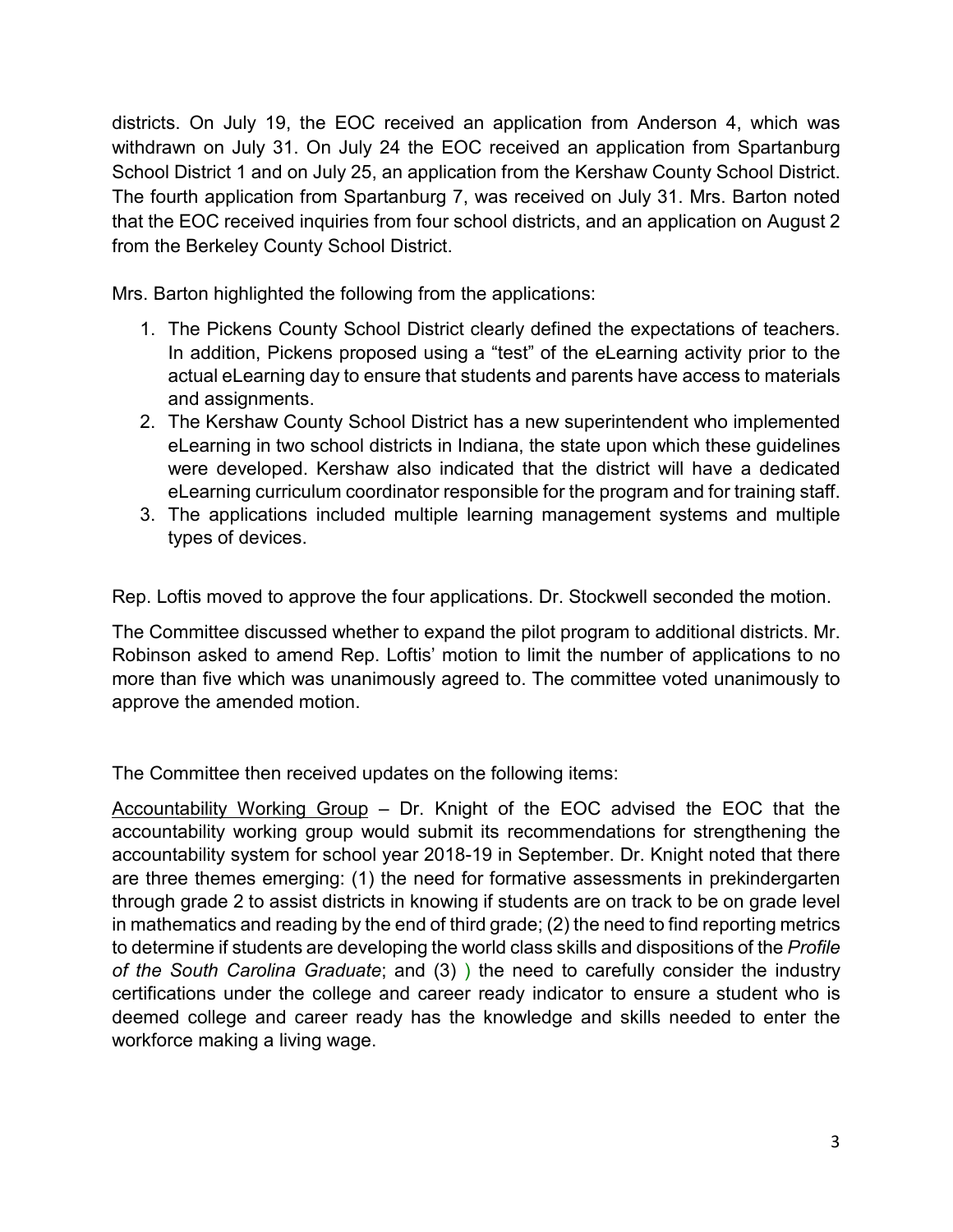Educational Credit for Exceptional Needs Children (ECENC) Program – According to Mrs. Barton, as of August 6, there have been 109 schools approved to participate in the program in school year, 2018-19. Of these schools, there are ten new schools. Mrs. Barton summarized the requirements for schools to participate in the program. Mrs. Barton noted that the biggest change in the program requirements concerns reporting. The EOC will be required to annually document the impact of this program on student achievement. The report must document how well students performed. The EOC will contract with Revenue and Fiscal Affairs to set up a secure data portal that will collect from the private schools the individual student assessment results for children who received a grant in the prior year. The EOC will use similar reporting as done in the state of Florida to report out where these students scored based on national percentile rankings.

Legislative Session Update 2018-19 - Mrs. Barton summarized the legislative summary in the packet and notified the EOC that the information would be distributed to members of the General Assembly along with a briefing on the Kindergarten Readiness Assessment (KRA) results for school year 2017-18.

Fiscal Year 2018-19 Meeting Schedule – Mr. Robinson directed members to a tentative meeting schedule for the fiscal year with subcommittee and full committee dates noted.

There being no further business, the meeting adjourned.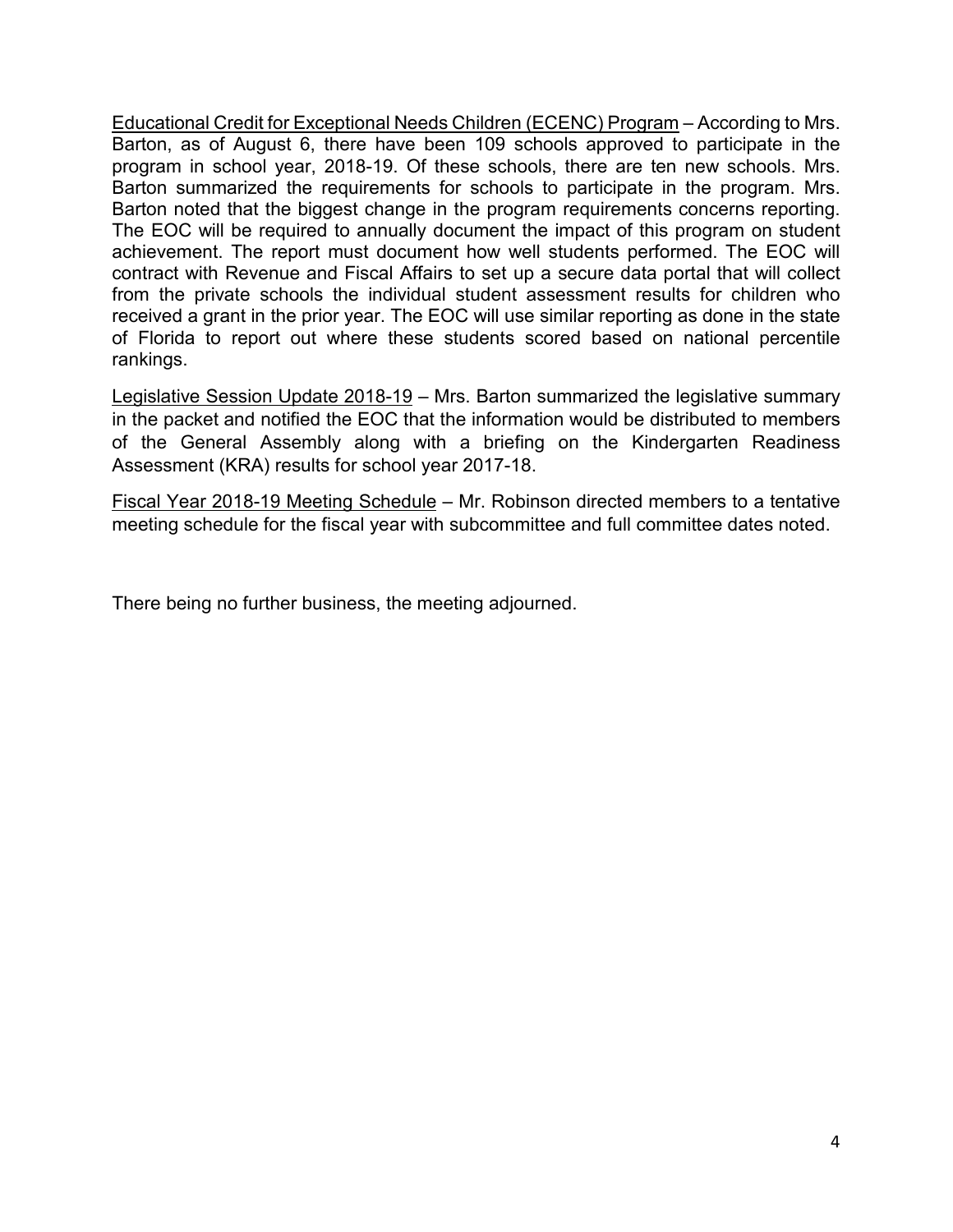## **SOUTH CAROLINA EDUCATION OVERSIGHT COMMITTEE**

#### Minutes of the Meeting

August 7, 2018

#### USC Alumni Center 900 Senate Street Columbia, SC 9:00 a.m.-3:30 p.m.

EOC Members Present: Neil Robinson, Chair; Dr. Bob Couch, Vice-Chair; Anne Bull; Barbara Hairfield; Senator Kevin Johnson; Rep. Dwight Loftis; State Superintendent of Education, Molly Spearman; and Ellen Weaver.

EOC Staff Present: Dr. Kevin Andrews; Melanie Barton; Hope Johnson-Jones; Dr. Rainey Knight; and Dana Yow.

The EOC hosted a reading symposium, *reTHINKING Literacy for the 21st Century Learner*. There were approximately 97 individuals who attended the symposium. These individuals represented the following four groups of stakeholders:

- 1. Policymakers Members of the General Assembly; members of the EOC and members of the State Board of Education;
- 2. Educator Preparation Programs, traditional and alternative;
- 3. District Leadership Local school board members, district superintendents, and district instructional staff; and
- 4. School leaders, including principals, literacy coaches, and key instructional support staff.

The goal of the symposium was to address the following questions: What does the research show are effective policies and strategies to improve the teaching and learning of language, reading and literacy? And, what can we in South Carolina do to improve language, reading and literacy in our state?

The national experts who presented were:

- Dr. Lorin Anderson Professor Emeritus of the University of South Carolina who provided an overview of the past twenty years of educational achievement in South Carolina;
- Dr. Timothy Shanahan of the University of Illinois who documented by research the importance of the amount, content, and quality of instruction that a student receives. In content, he focused on the importance of phonological awareness, phonics, oral reading fluency, vocabulary, reading comprehension, and writing. For quality, the instruction must include systematic phonics instruction, oral reading taught through guided oral reading practice with repletion, and vocabulary instruction where students learn to explore rich definitions of words.